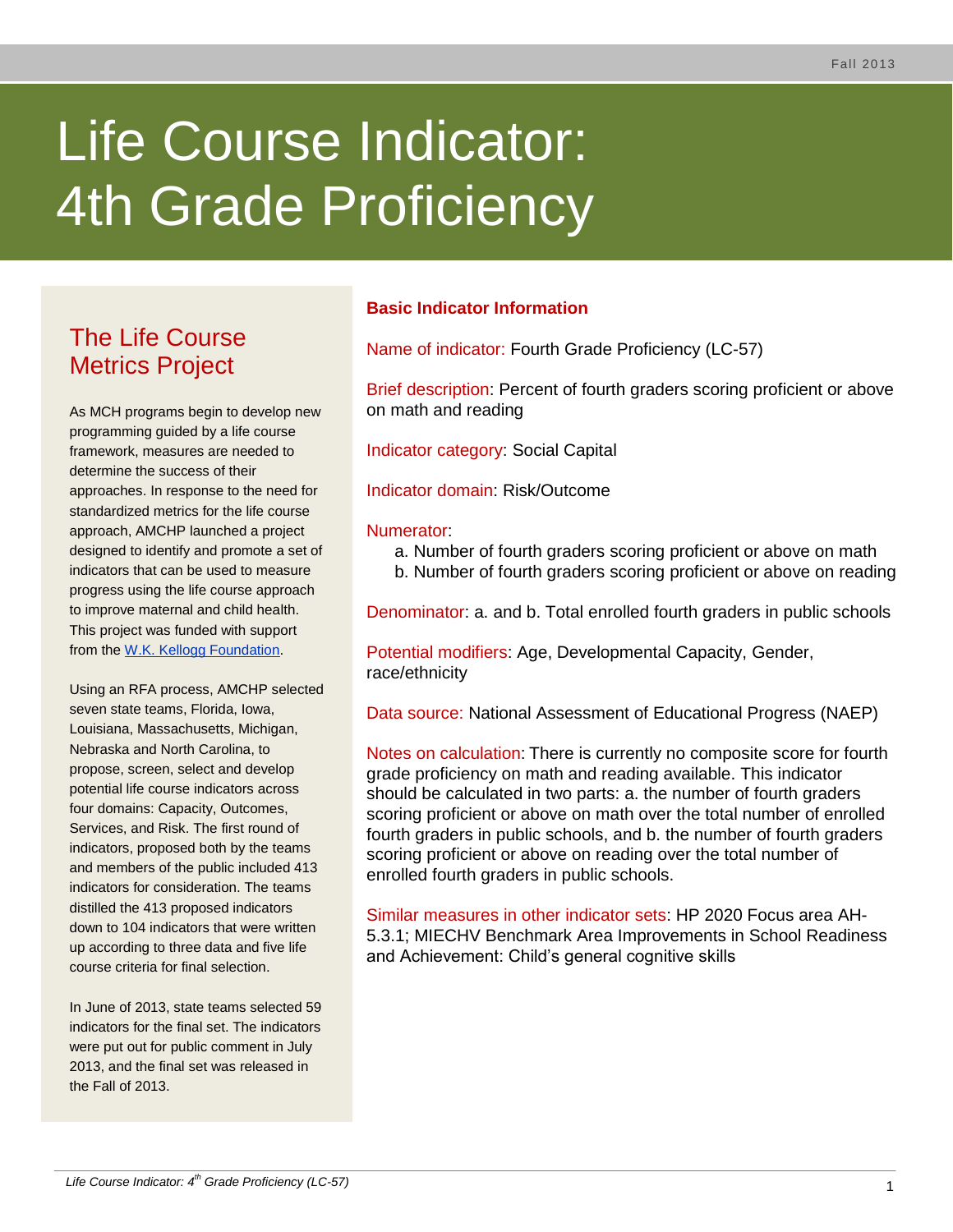# **Life Course Criteria**

#### *Introduction*

Growing evidence suggests that social environments impact health. Research on this relationship focuses on aspects of support and cohesion within the social environment, often discussed as 'social capital' across populations. Social capital is the collection of features of social organization – such as civic participation, norms of reciprocity, and trust in others – that help facilitate cooperation for mutual benefit (Putnam, 2000). As such, social capital is a collective resource that benefits communities and can be distinguished from the individual health effects of social networks and support (Lochner et al., 1999).

Social capital is a hard concept to measure. The contemporary use of the term evolved from the context of the importance of education (Hanifan 1916). Research indicates that social capital is not only a critical input for the success of educational systems but also one of its valuable byproducts (Heyneman 1998). Strong education systems and educational attainment across populations also fosters social capital-rich networks. The World Bank summarizes the fundamental ways social capital is produced through education as:

- $\bullet$ development and practice of social capacity skills such as participation and reciprocity
- provisions of forums for community activity
- delivery of civil education to learn how to participate responsibly in society
- contribute or promote overall societal cohesion and strengthened citizenship when children of all socio-economic backgrounds are enrolled in the public education system (World Bank 2013)

In addition to being a marker of educational attainment and an indicator of larger social capital, there is a large and persistent association between education and health (Vinciullo & Bradley, 2009; Wei, 2012; Eide & Showalter, 2011). The connection between education and health has been well documented and spans almost all health conditions including general health status and particular acute, chronic, or disabling health conditions. Educational attainment also is a strong predictor of overall life expectancy (Ross 1995) (Molla et al 2004; Lleras-Muney 2005).

In addition to the predictive value on individual trajectories, fourth grade proficiency marks a critical point in time where future academic performance can be projected but time is still available to intervene through policy or systems interventions (Koretz, 1991). Overall, fourth grade proficiency is a life course measure because the indicator reflects current academic progress, has the potential to predict future individual and intergenerational health and social outcomes, and reflects larger social capital characteristics of a community or population.

# *Implications for equity*

As a measure of academic performance, fourth grade proficiency has strong implications for social equity across populations. Different populations across the United States experience different rates of fourth grade proficiency. The National Assessment of Educational Progress (NAEP) characterizes the following targets for reading and math in the fourth grade: Reading Basic = 208, Proficient = 238, and Advanced = 268; Math Basic = 214, Proficient = 249, and Advanced = 282. Trend analysis from the past forty years of national fourth grade proficiency assessments in reading and math show overall population improvements, but lower average scores for racial and ethnic minorities. In 2004, the national average reading proficiency score of White students was 224 whereas the national average reading proficiency score of Black students was 197 and Hispanic students was 199. Similar disparities are reflected in national math proficiency scores. In 2004, the national average math proficiency score of White students was 245 whereas the national average math proficiency score of Black students was 221 and Hispanic students was 229. (NAEP 2013)

As a community level implication for equity, fourth grade proficiency also is reflective of the resources within a community surrounding a specific school. Schools located in low socioeconomic status (SES) communities are more likely to experience high levels of unemployment, teacher migration, and poor academic achievement (Muijs et al., 2009).

Finally, fourth grade proficiency also has implications for equitable distribution of resources. Under the *No Child Left Behind Act* of 2001 schools were encouraged to pay more attention to adequate yearly progress indicators (AYP). Strong attention to AYP creates an unintended incentive for schools to focus resources on children that fall below the proficiency threshold rather than to provide services that would improve resources for all students (Wei, 2012). As one of the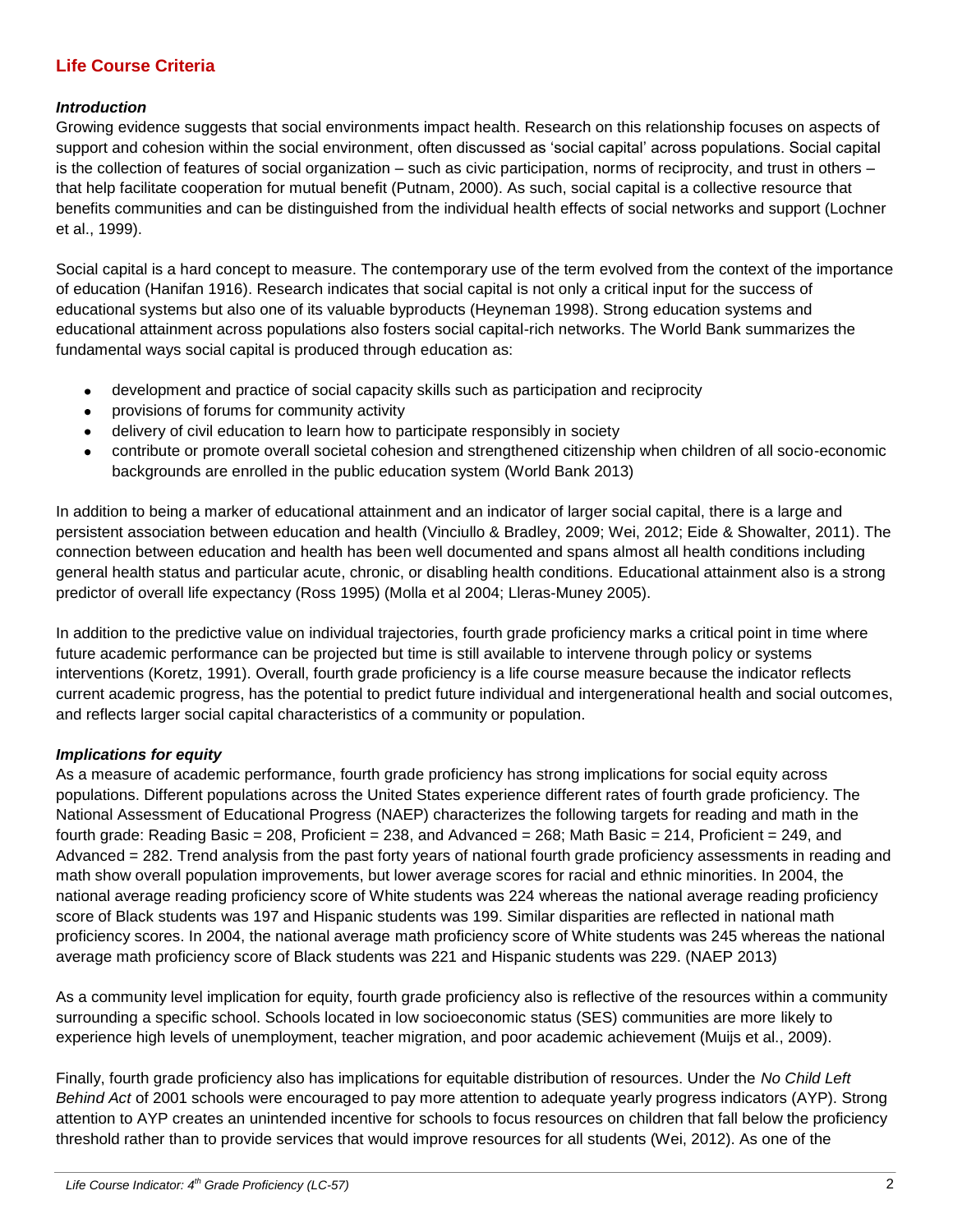nationally reported indicators, fourth grade proficiency has implications for meeting state AYP and corrective measures that are likely to affect schools that serve predominantly low-income communities and racially diverse communities.

#### *Public health impact*

The benefits of investments in education are shared not only by individual students but also by the societies of which they are a part. Education, measured as academic performance, has been shown to affect employment options and health choices later in life (Harper & Lynch, 2007; NCHS, 2011; Vernez, Krop, Rydell, 1999). Individuals who perform better academically are more likely to have a higher SES, make healthier choices in their daily lives, and have knowledge of and access to quality health care. When the proportion of individuals who perform well academically increases in a community, the community's standard of living improves. Interventions that improve academic performance within a given community, measured as fourth grade proficiency levels, have the potential to make a lasting public health impact.

Health also is causally associated with education, predominantly due to attendance rates and nutrition (Carlson et al., 2008; Spriggs & Halpern, 2008; Srabstein & Piazza, 2008). Chronically ill students, frequently due to poor nutrition or underlying health problems, are more likely to miss school, which can cause them to fall behind and perform poorly academically. Additionally, health-risk behaviors such as physical inactivity and violence can lead to poor academic performance (Dunkle & Nash, 1991). Poor academic performance reduces the probability of attaining a well-paying job or affording adequate health care to treat chronic illness. This widely influences resources for the school (those who perform well receive more), neighborhood income levels, health care utilization, and intergenerational academic performance.

From another angle, there also is potential for public health impact through wider social capital improvements. Increased social capital has been linked to various health outcomes, including self-rated health (Blakely 2001; Kawachi et al., 1999; Hyyppä and Mäki, 2001; Subramanian et al., 2002; Helliwell, 2003; Poortinga, 2006a and Poortinga, 2006b), cardiovascular and cancer mortality rates (Kawachi et al., 1997), suicide rates (Helliwell, 2003), and child mental health (Caughy et al., 2003).

#### *Leverage or realign resources*

As a societal factor, education is a powerful predictor of health, but the public health field has very little control over increasing educational performance. This indicator has the potential to leverage or realign resources as multiple potential partners, including many non-traditional public health partners, have a vested interest in students testing as proficient during the fourth grade. Some examples of potential new or strengthened partnerships include:

- $\bullet$ New or strengthened partnerships with public school systems as proficiency rates are national performance measures for schools
- New or strengthened partnerships with business, commerce and union associations as employers need employees who are well trained
- New or strengthened partnerships with justice system stakeholders as there is a strong correlation between education  $\bullet$ and involvement in the justice system, and this indicator could open new avenues for collaborative public policy and strategies

Additionally, fourth grade proficiency, as measured by the NAEP, is an appropriate measure to determine the time for intervention since, as mentioned in **Implications for Equity**, fourth grade proficiency is a national AYP. As a performance measure, fourth grade proficiency can leverage or realign resources because primary school is an opportune time to intervene on poor academic performance and reduce the probability of the intergenerational effect of poor academic performance. As noted above, however, strong political attention to AYP can create unintended incentives for schools to focus or realign resources on children that fall just below the proficiency threshold rather than all students. In addition, many schools may use strategies such as re-assigning student enrollment-to specific sub-groups given special consideration under AYP guidance, such as students with disabilities and English language learners which allows for more focus on the students who have the potential to pass the NAEP exam. Re-assignment strategies have both negative and positive side-effects. These strategies may produce better overall assessment scores for schools while masking true rates of struggling or underperforming students. However, these strategies may also result in the provision of more resources to specific individuals who may genuinely require additional academic assistance. Finally, moving these students to special education classes provides academic and developmental resources that may be influential in identifying special health care and academic needs. (Wei, 2012)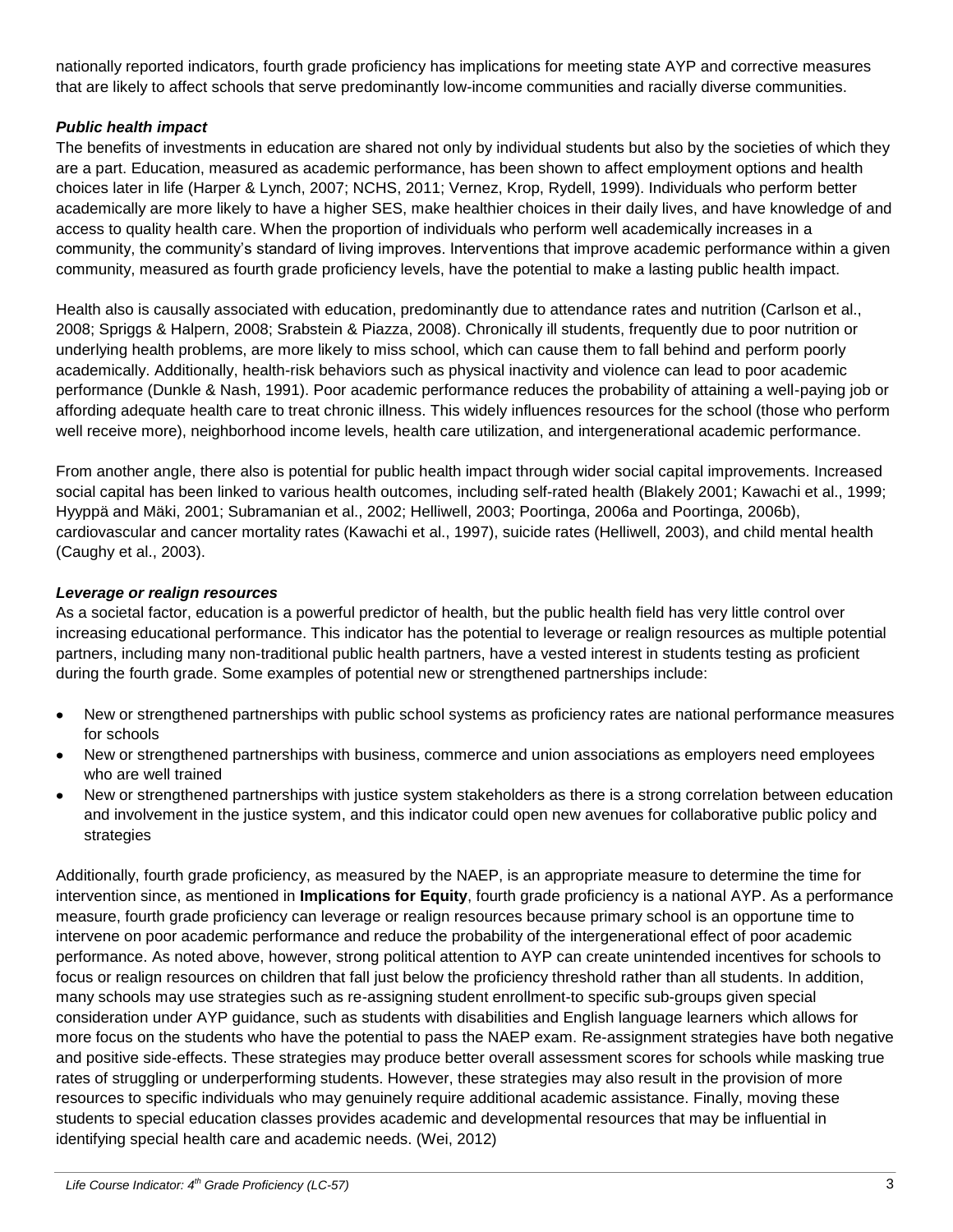#### *Predict an individual's health and wellness and/or that of their offspring*

Generally, there is a large and persistent association between education and health. The connection between education and health has been well documented and spans almost all health conditions (Ross 1995). There is a positive association between education and health behaviors, health status, and particular acute, chronic, or disabling health conditions. Educational attainment also is a strong predictor of overall life expectancy. In addition to these positive associations, the effect of education increases with increasing years of education (Molla et al 2004; Lleras-Muney 2005).

In addition, educational attainment also is a predictive factor for the health and wellness of an individual's offspring. Students who fail to perform at the proficient level or above are at risk for unemployment, criminal behavior, developing risky health behaviors such as smoking, poor health, and inadequate health insurance coverage. One or more of these outcomes has the potential to lock individuals into a cycle of poor academic performance, poor health, and poor employment. Studies show living in resource-poor communities affects future generations (Brooks-Gunn, Duncan, & Maritato, 1997). In addition, multiple individual research studies as well as meta-analyses have shown the very strong predictive nature of level of parent's education on educational achievement and thus future health and well-being for children (Klebanov et. al. 1994; Haveman & Wolfe 1995; Smith et. al. 1997) In particular, mother's education level has a large, positive association on the health of her children. That relationship, observed in many small studies in rich countries, turns out to be true everywhere on the globe. A recent meta-analysis of global data illustrates half the reduction in child mortality over the past 40 years can be attributed to the better education of women, or for every one-year increase in the average education of reproductive-age women, a country experienced a 9.5 percent decrease in the child deaths (Gakidou 2010).

Specific predictability, however, may be limited by the data set. The NAEP data suggested for measuring fourth grade proficiency as a life course indicator is a tool that measures an individual's ability to decipher vocabulary meaning, make simple inferences, and find relevant information, which are necessary skills to perform well in school (DCKC, 2013). Scoring at least a "proficient" on the NAEP would indicate at least average performance. An individual who shows average or above average performance in school early on is more likely to attend college, achieve gainful employment, and experience positive health outcomes (described generally above).Conversely, the literature also has found that health can have a causal effect on schooling, which is primarily the result of poor attendance rates due to illness (Eide & Showalter, 2011). Although the NAEP does not provide scores for individual students or schools and these reports are not associated with individual health outcomes, they do provide strong indication of a child's level of education achieved (Buckendahl et al., 2009). As such, the indicator, fourth grade proficiency, is a predictor of early childhood education performance which has been shown to be predictive of future academic achievement (NAEP, 2012, fourth Grade Reading; Buckendahl et al., 2009; Noell, 2009). Fourth grade proficiency as measured on the NAEP has not been used as an independent predictor of health outcomes in the past, but could certainly be used to examine correlations between education and health in conjunction with another valid indicator for health (Eide & Showalter, 2011).

# **Data Criteria**

#### *Data availability*

State and national level data for this indicator can be downloaded from the National Assessment of Educational Progress (NAEP) website: [nces.ed.gov/nationsreportcard/naepdata/.](http://nces.ed.gov/nationsreportcard/naepdata/) NAEP only provides results on subject-matter achievement, instructional experiences, and school environment for populations of students and groups within them. NAEP does not provide scores for individual students or schools, although state NAEP can report results by selected large urban districts (Buckendahl et al., 2009).

Data users may access the NAEP website to view proficiency with respect to subject (e.g. geography, mathematics, writing, reading) and sub-scales and achievement levels in those subjects for grades four, eight, and 12. In most instances, data are available for at least 2007, 2009, and 2011 assessments in both reading and math. The 2011 assessment was conducted early in the year, and data for all 50 states were made available in November 2011, with data from the Trial Urban District Assessment (voluntary assessment of public school students at the school district level) available in December 2011.

# *Data quality*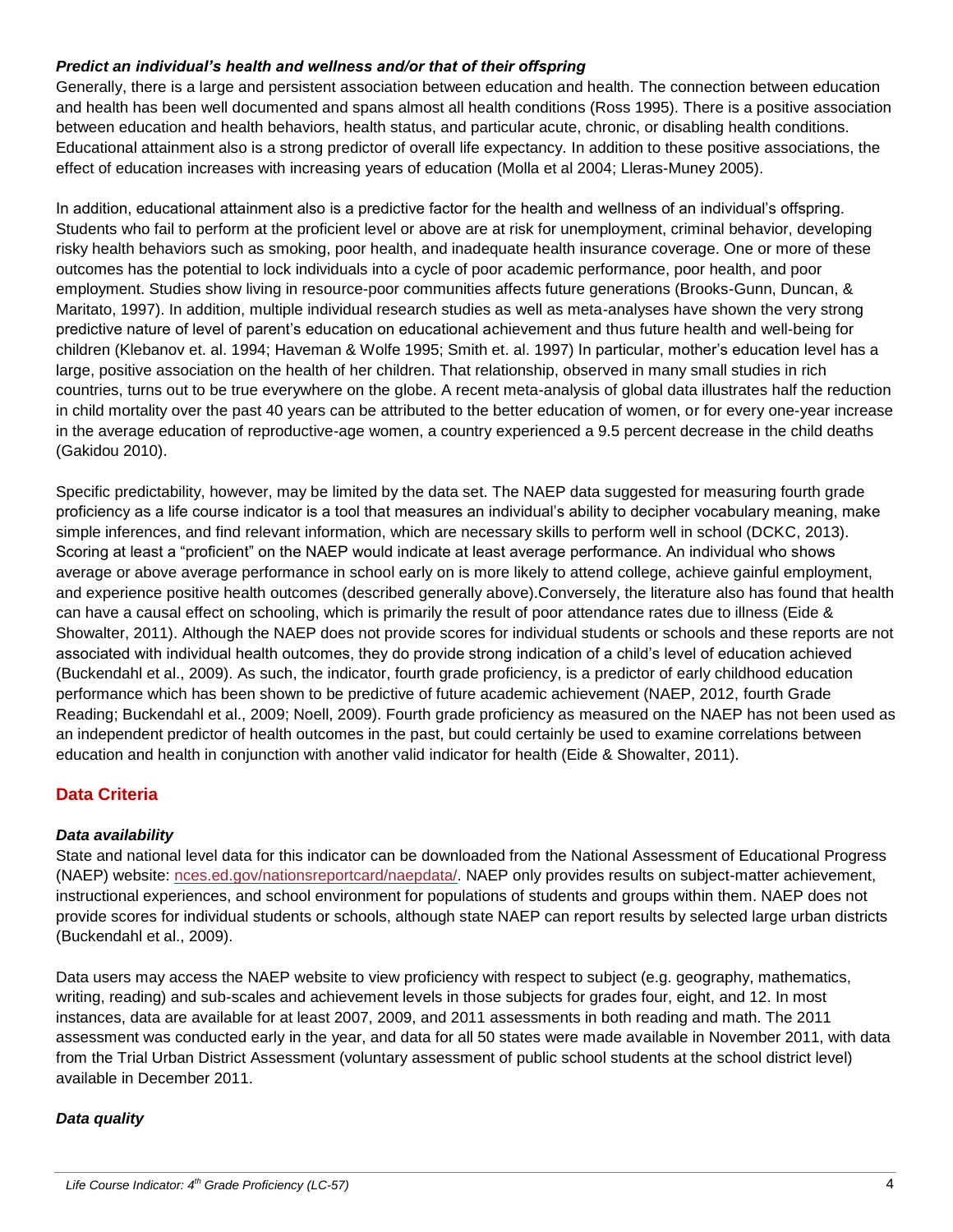The NAEP is the largest nationally representative and continuing assessment of the capacities of America's students on exams in several subject areas. The assessments, which are uniform throughout the nation, are administered to a representative sample of students in fourth, eighth, and 12<sup>th</sup> grade in each state every two years (NAEP, 2012, fourth Grade Reading; Buckendahl et al., 2009). The assessments also stay relatively unchanged from year to year to maintain consistency and allow for examination of student academic progress over time (Buckendahl et al., 2009). However, the degrees to which cut points are set for scoring standards have been heavily criticized (Buckendahl et al., 2009; Sireci et al., 2009). Nationally, there also are issues associated with the inferences made from the NAEP results and how the scores are interpreted by each state (Sireci et al., 2009).

Key data quality features:

- NAEP results are based on a representative sample of students in fourth, eighth and  $12<sup>th</sup>$  grade for its main assessments (NAEP, 2013). It is the only available metric that allows for strict comparisons both across states and across years in student achievement (KPI, 2010).
- Beginning with the 2003 assessment, results from the NAEP reading and math assessments are released six months after their administration except when based on a new framework. Results from other assessments are released one year after administration (NAEP, 2012, FAQ).
- States that do not have enough students in the specified demographic cohort to meet reporting standards are scored and ranked 999 (KPI, 2010).
- Spending Per-Pupil is based on 2009 data reported by the Census Bureau (most recent available data) for current spending andexcludes Capital and Debt (KPI, 2010).

**Limitations** 

- The extent to which NAEP student achievement scores are systematically related to state implementations following policies around No Child Left Behind (NCLB) have yet to be rigorously examined in the literature (Buckendahl et al., 2009; Lee & Reeves, 2012).
- NAEP achievement levels do not appear to have a strong measure of external validity as measured by other educational assessments of students in the United States according to a report conducted by the U.S. Department of Education in 2009 (Buckendahl et al., 2009).

The 2009 U.S. Department of Education Evaluation also found that although more evidence on external validity is needed for NAEP achievement levels, the procedures used for setting achievement levels are consistent with current standards (Noell, 2009).

# *Simplicity of indicator*

Fourth grade proficiency is moderately easy to explain. NAEP is recognized as a standard of literacy in the broader literacy community (Hock & Mellard, 2005). Scoring proficient or above on reading would indicate fourth grade level literacy or above. Some studies have utilized NAEP data as a proxy for school achievement, finding that school achievement, measured as fourth grade proficiency, is associated with positive health and occupation outcomes (Vinciullo & Bradley, 2009).

Fourth grade proficiency, however, is moderately difficult to calculate. This indicator is actually two scores, one for reading and one for math with varied levels of proficiency (proficient, advanced) since no standard composite score is available. NAEP proficiency scores for fourth grade are reported as percentage of fourth graders scoring proficient or above on math and reading (separately) over total enrolled fourth graders in public schools (NAEP, 2012, fourth Grade Reading). Additionally, researchers should be aware of certain data reporting practices that could influence the calculation of this indicator. In order to receive federal Title I funding, each state is mandated to test its students from grade three to eight each year to establish measurable objectives, or adequate yearly progress (AYP) for math and reading (Wei, 2012). While all states are required to participate in the NAEP test, states may choose whether to use a confidence interval or margin of error to determine if their entire population or a smaller subset of the school has met the AYP standards (Wei, 2012). Although most states choose to set their confidence levels at 95 percent, there has been a trend in some states to select 99 percent confidence and the wider confidence level allows for an increase in the percentage of students that have met AYP (Wei, 2012).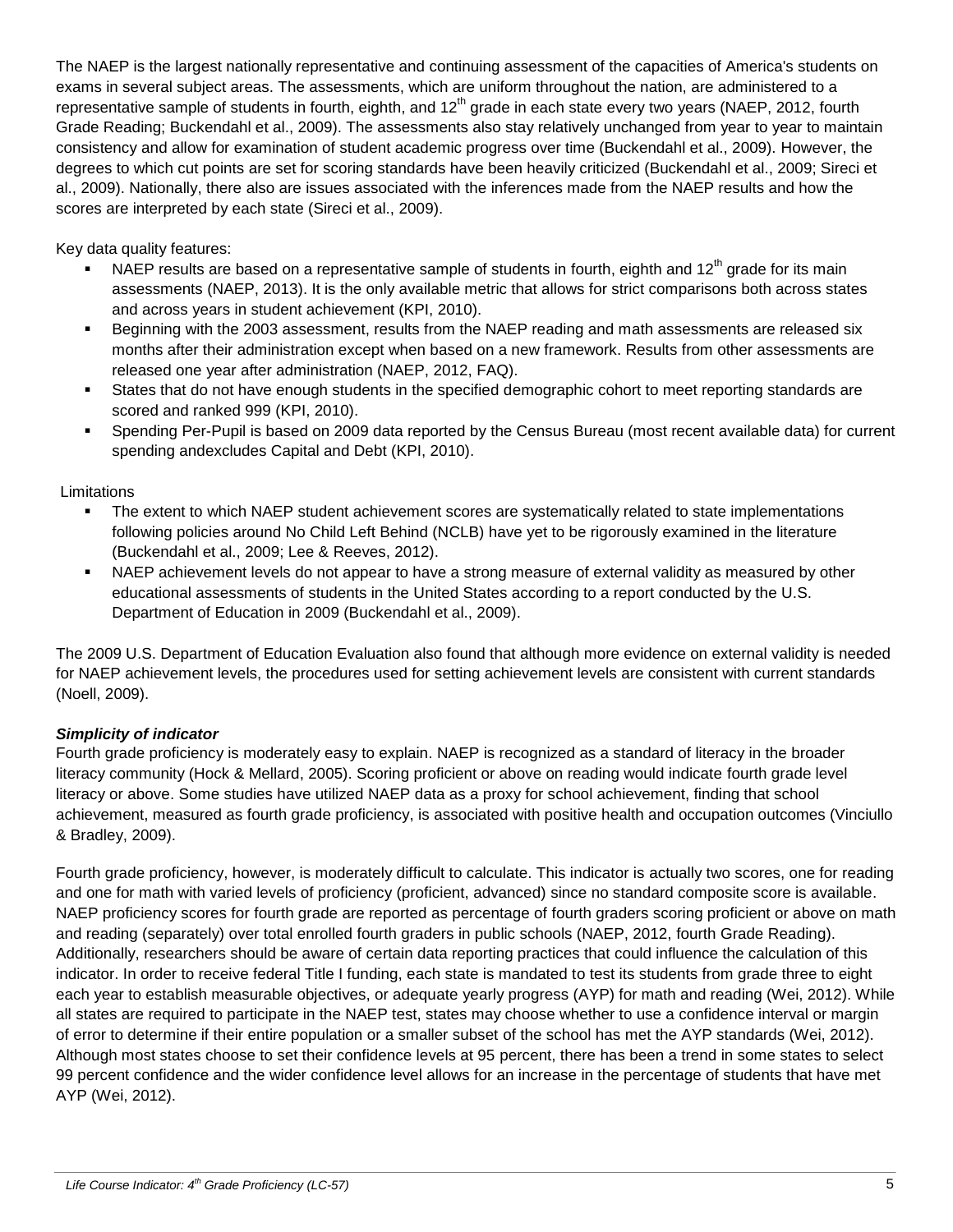#### **References**

- Blakely TA, Kennedy BP, Kawachi I. 2001. Socioeconomic inequality in voting participation and self-rated health. American Journal of Public Health 91:99-104. Available at [http://ajph.aphapublications.org/doi/pdf/10.2105/AJPH.91.1.99.](http://ajph.aphapublications.org/doi/pdf/10.2105/AJPH.91.1.99) Accessed April 8, 2013.
- Brooks-Gunn, J., Duncan, G. J., & Maritato, N. (1997). Poor families, poor outcomes: The well-being of children and youth. *Consequences of growing up poor*, 1-17.
- Buckendahl CW, et al. (2009). Evaluation of the National Assessment of Educational Prograss: Study Reports. Washington, DC: U.S. Department of Education, Office of Planning, Evaluation and Policy Development. Available from: http://www2.ed.gov/ rschstat/eval/other/naep/naep-complete.pdf.
- Carlson SA, Fulton JE, Lee SM, Maynard M, Drown DR, Kohl III HW, Dietz WH. (2008). Physical education and academic achievement in elementary school: data from the Early Childhood Longitudinal Study. *American Journal of Public Health*;98(4):721–727.
- Caughy, M. O. B., O'Campo, P. J. and Muntaner, C. (2003) When being alone might be better: neighborhood poverty, social capital, and child mental health, Social Science and Medicine, 57, pp. 227–237.
- Data Center, Kids Count (DCKC). (2013). National Assessment of Educational Progress (NAEP) fourth Grade Reading Scores, Illinois, 2011. The Annie E. Casey Foundation. Accessed: February 25, 2013. Available from: http://datacenter.kidscount.org/data/ bystate/Rankings.aspx?state=IL&ind=6759.
- Dunkle MC, Nash MA. (1991). *Beyond the Health Room*. Washington, DC: Council of Chief State School Officers, Resource Center on Educational Equity.
- Eide ER, Showalter MH. (2011, Oct). Estimating the relation between health and education: What do we know and what do we need to know? *Economics of Education Review*;30(5): 778–91.
- Hanifan, L. J. (1916). "The Rural School Community Center". *Annals of the American Academy of Political and Social Science* (67): 130–138.
- Harper S, Lynch J. (2007). Trends in socioeconomic inequalities in adult health behaviors among U.S. states, 1990–2004. *Public Health Reports*;122(2):177–189.
- Helliwell, John F. (2003) 'How's life? Combining individual and national variables to explain subjective well-being', Economic Modelling, vol 20, pp. 331- 60.

Hock M, Mellard D. (2005, Nov). Reading Comprehension Strategies for Adult Literacy Outcomes. *J Adolesc Adult Lit*;49(3):192–200.

- Hyyppä, M.T. and Mäki, J. (2001) Individual-level relationships between social capital and self-rated health in a bilingual community. Preventive Medicine, 32, 148–155.
- Kansas Policy Institute (KPI). (2010). fourth Grade Math Proficiency. Kansas Policy Institute & SSB Consulting Group, LLC. Accessed: February 26, 2013. Available from: http://www.

kansasopengov.org/SchoolDistricts/StudentAchievement/NAEPRankingsbyState/4thGradeMathProficiency/tabid/2156/Default.aspx

- Kawachi, i., B.P. Kennedy, K. Lochner and D. Prothrow-Stith (1997), "Social capital, income inequality, and mortality", American Journal of Public Health, vol. 87, no. 9, pp. 1491-1498.
- Kawachi, K., et al (1999). Social capital and self-rated health: a contextual analysis. *American Journal of Public Health*, 89(9): 1187-93.

Lee J, Reeves T. (2012, June 1). Revisiting the Impact of NCLB High-Stakes School Accountability, Capacity, and Resources State NAEP 1990–2009 Reading and Math Achievement Gaps and Trends. *Educational Evaluation and Policy*;34(2):209–31.

Lleras-Muney A. The relationship between education and adult mortality in the United States. *The Review of Economic Studies.* 2005;72(1):189.

Koretz DM. (1991, Apr). State Comparisons Using NAEP: Large Costs, Disappointing Benefits. *Educational Researcher*;20(3):19.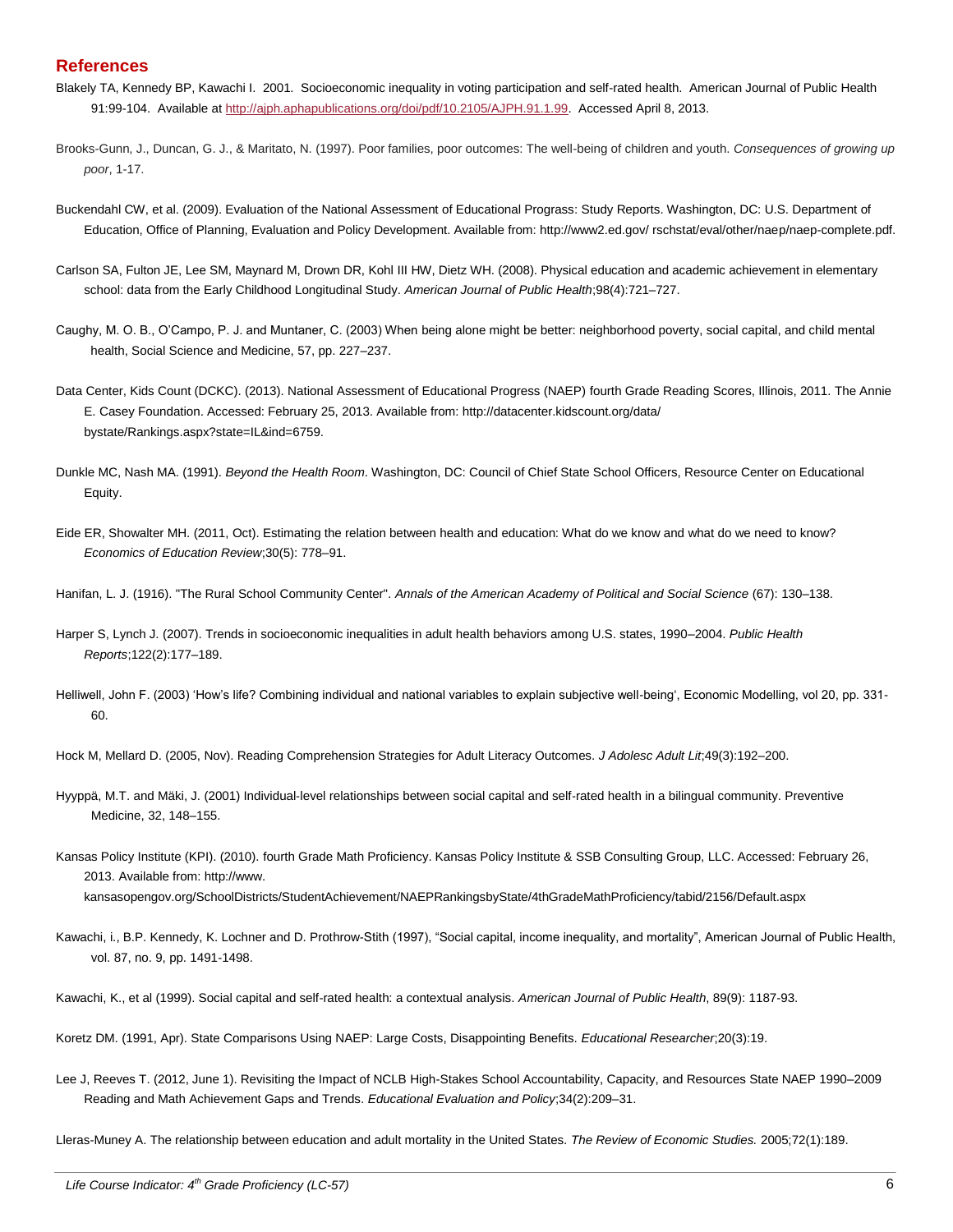- Molla, Michael T., Jennifer H. Madans and Diane K. Wagener. 2004. "Differentials in Adult Mortality and Activity Limitation by Years of Education in the United States at the End of the 1990s." Population and Development Review 30(4):625-46.
- Muijs, D., Harris, A., Chapman, C., Stoll, L., Russ, J. (2009). Improving schools in socioeconomically disadvantaged areas—A review of research evidence. *School Effectiveness and School Improvement, 15*, 149-175.
- National Assessment of Educational Progress (NAEP). (2013) The Nation's Report Card website. Long Term Trend pages. Accessed September 6, 2013 at[: http://nationsreportcard.gov/ltt\\_2012/.](http://nationsreportcard.gov/ltt_2012/)
- National Assessment of Educational Progress (NAEP). (2012). 4th Grade Reading . U.S. Department of Education, Institute of Education Services, National Center for Education Statistics. Accessed: February 25, 2013 Feb 25. Available from: http://nces.ed.gov/ nationsreportcard/naepdata/dataset.aspx.
- National Assessment of Educational Progress (NAEP). (2012, November 28). Frequently asked questions: When will the results be available. U.S. Department of Education, Institute of Education Services, National Center for Education Statistics. Accessed: April 9, 2013. Available from: http://nces.ed.gov/nationsreportcard/faq.asp#ques21.
- National Assessment of Educational Progress (NAEP). (2013). NAEP Home. U.S. Department of Education, Institute of Education Services, National Center for Education Statistics. Accessed: February 25, 2013 Feb 25. Available from: http://nces.ed.gov/ nationsreportcard/.
- National Center for Health Statistics. (2011). *Health, United States, 2010: With Special Feature on Death and Dying*. Hyattsville, MD: U.S. Department of Health and Human Services.
- Noell J. (2009, Oct): Evaluation of the National Assessment of Educational Progress: Next Steps. *Applied Measurement in Education*;22(4):409–14.

Poortinga, W. (2006a), "Social Relations or Social capital? individual and community Health effects of Bonding Social capital", Social Science & Medicine, vol. 63, no. 1, pp. 255-270.

Poortinga, W. (2006b), "Social capital: an individual or collective Resource for Health?", Social Science & Medicine, vol. 62, no. 2, pp. 292-302.

- Sireci SG, Hauger JB, Wells CS, Shea C, Zenisky AL. (2009). Evaluation of the Standard Setting on the 2005 Grade 12 National Assessment of Educational Progress Mathematics Test. *Appl. Meas. Educ*;22(4):339–58.
- Spriggs AL, Halpern CT. (2008). Timing of sexual debut and initiation of postsecondary education by early adulthood. *Perspectives on Sexual and Reproductive Health*;40(3):152 –161.
- Srabstein J, Piazza T. (2008). Public health, safety and educational risks associated with bullying behaviors in American adolescents. *International Journal of Adolescent Medicine and Health*;20(2):223–233.
- Subramanian SV., et al. 2002. Neighborhood differences in social capital: a compositional artifact or a contextual construct? Health and Place (9): 33-44.
- Vernez G, Krop RA, Rydell CP. (1999). The public benefits of education. In: Closing the Education Gap: Benefits and Costs. Santa Monica, CA: RAND Corporation;13–32.
- Vinciullo FM, Bradley BJ. (2009, Dec). A correlational study of the relationship between a coordinated school health program and school achievement: a case for school health. *J Sch Nurs*;25(6):453–65.
- Wei X. (2012, Mar). Are More Stringent NCLB State Accountability Systems Associated With Better Student Outcomes? An Analysis of NAEP Results Across States. *Educ. Policy*; 26(2):268–308.
- World Bank. (2013) Social Capital and Education webpage. Available at: [http://web.worldbank.org/WBSITE/EXTERNAL/TOPICS/EXTSOCIALDEVELOPMENT/EXTTSOCIALCAPITAL/0,,contentMDK:20186584~isC](http://web.worldbank.org/WBSITE/EXTERNAL/TOPICS/EXTSOCIALDEVELOPMENT/EXTTSOCIALCAPITAL/0,,contentMDK:20186584~isCURL:Y~menuPK:418214~pagePK:148956~piPK:216618~theSitePK:401015,00.html) [URL:Y~menuPK:418214~pagePK:148956~piPK:216618~theSitePK:401015,00.html.](http://web.worldbank.org/WBSITE/EXTERNAL/TOPICS/EXTSOCIALDEVELOPMENT/EXTTSOCIALCAPITAL/0,,contentMDK:20186584~isCURL:Y~menuPK:418214~pagePK:148956~piPK:216618~theSitePK:401015,00.html) Accessed September 6, 2013.